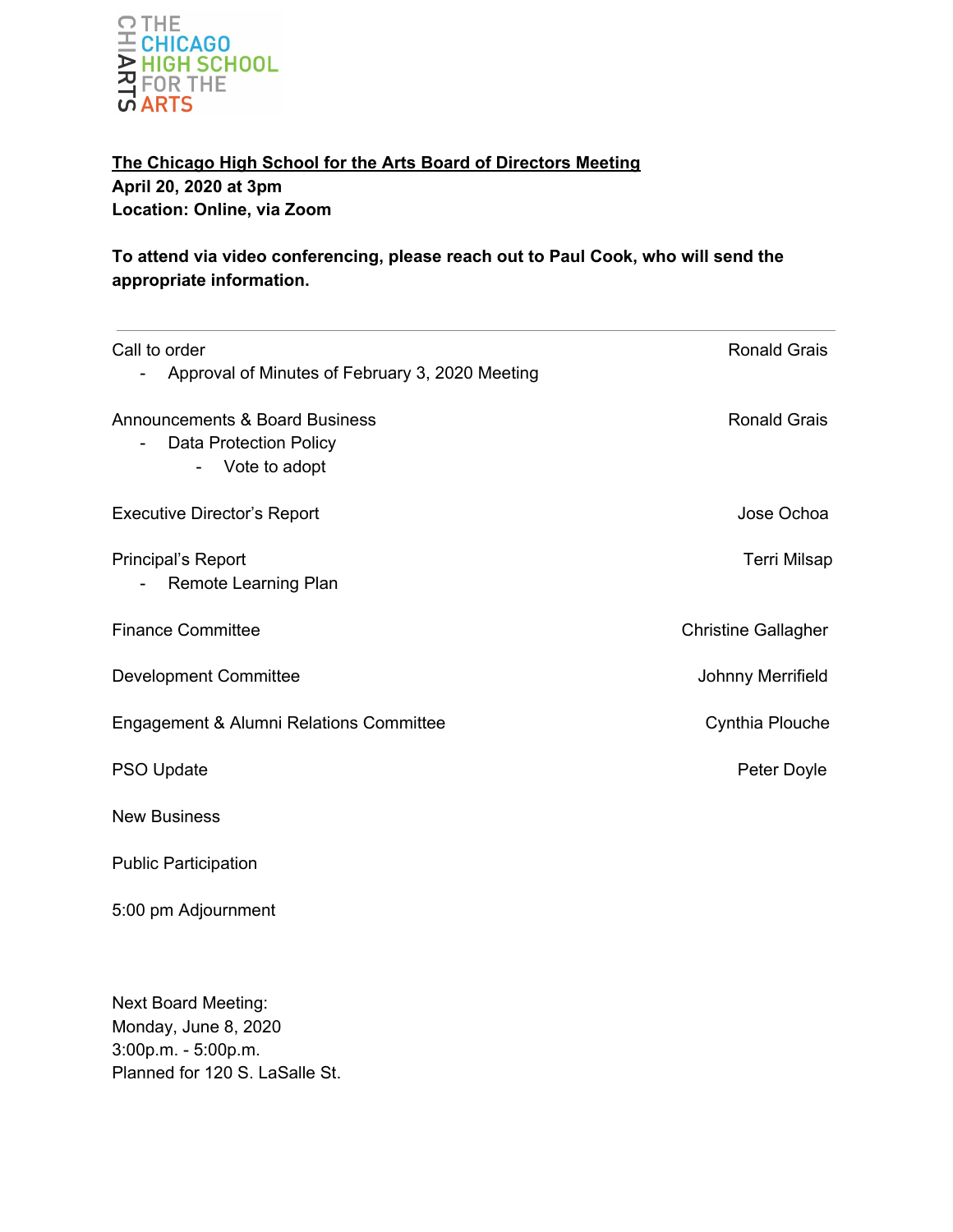# **ChiArts Board Meeting April 20, 2020**

The Chicago High School for the Arts Board of Directors Meeting 3:00-5:00p.m. Online – via Zoom Minutes for April 20, 2020

**Present (on call):** Duffie Adelson, Dana Berkowitz, Warren Chapman, Erin Clifford, Steven Collens, Peter Doyle, Elissa Efroymson, Sondra Berman Epstein, Lori Faversham, Carol Friedman, Christine Gallagher, Ron Grais, Sandra Guthman, Mirja Haffner, Francia Harrington, John Hart, Betsy Holden, Alan Jagiello, Shruti Jayaraman, Samera Ludwig, James Mabie, Kay Mabie, Gary Metzner, Sylvia Neil, Liza Pappas, Jonathan Plotkin, Cynthia Plouche, John Yonover, Neal Zucker

# **Absent:** Tom Hurvis

**Others Present:** Tina Boyer Brown (Managing Director of Arts Conservatories), Paul Cook (Executive Assistant), Shanan Egger (EAB), Angela Huang (Kellogg Fellow), Heather McCowen (Head of Engagement & Alumni Relations), Johnny Merrifield (Development Director), Terri Milsap (Principal), Jose Ochoa (Executive Director), Megan Sauve (Development Manager), Winston Soh (Kellogg Fellow), Omar Tabbara (Teacher), Andrew Van Herik (Teacher)

# **Quorum:** Yes

The meeting of the Board of Directors (the "Board") of The Chicago High School for the Arts ("ChiArts") was held pursuant to a Call & Notice served on all Directors. Board Chair, Ronald Grais ("Ron") called the general session to order at 3:08 p.m. Paul Cook ("Paul") took the roll call.

# **Approval of Minutes of February Meeting**

Ron requested approval of the February Board Meeting minutes. James Mabie ("Jim") motioned to approve the minutes, and Sandra Guthman ("Sandy") seconded the motion. All voted in favor, none opposed.

# **Announcements & Board Business**

Ron brought up the previously distributed Data Protection Policy and asked for any questions. Ron shared that the document would be adopted internally. This document provides guidelines in re: who has access to student records, and other confidential information.

# **Executive Director's Report**

Jose Ochoa ("Jose") shared his report. Jose talked about the various big-picture things that have been taking place since the shut-down of the building, due to the pandemic. Teachers, administration, and staff had to adapt very quickly to the new, ever-changing situation, and for the most part, things went smoothly.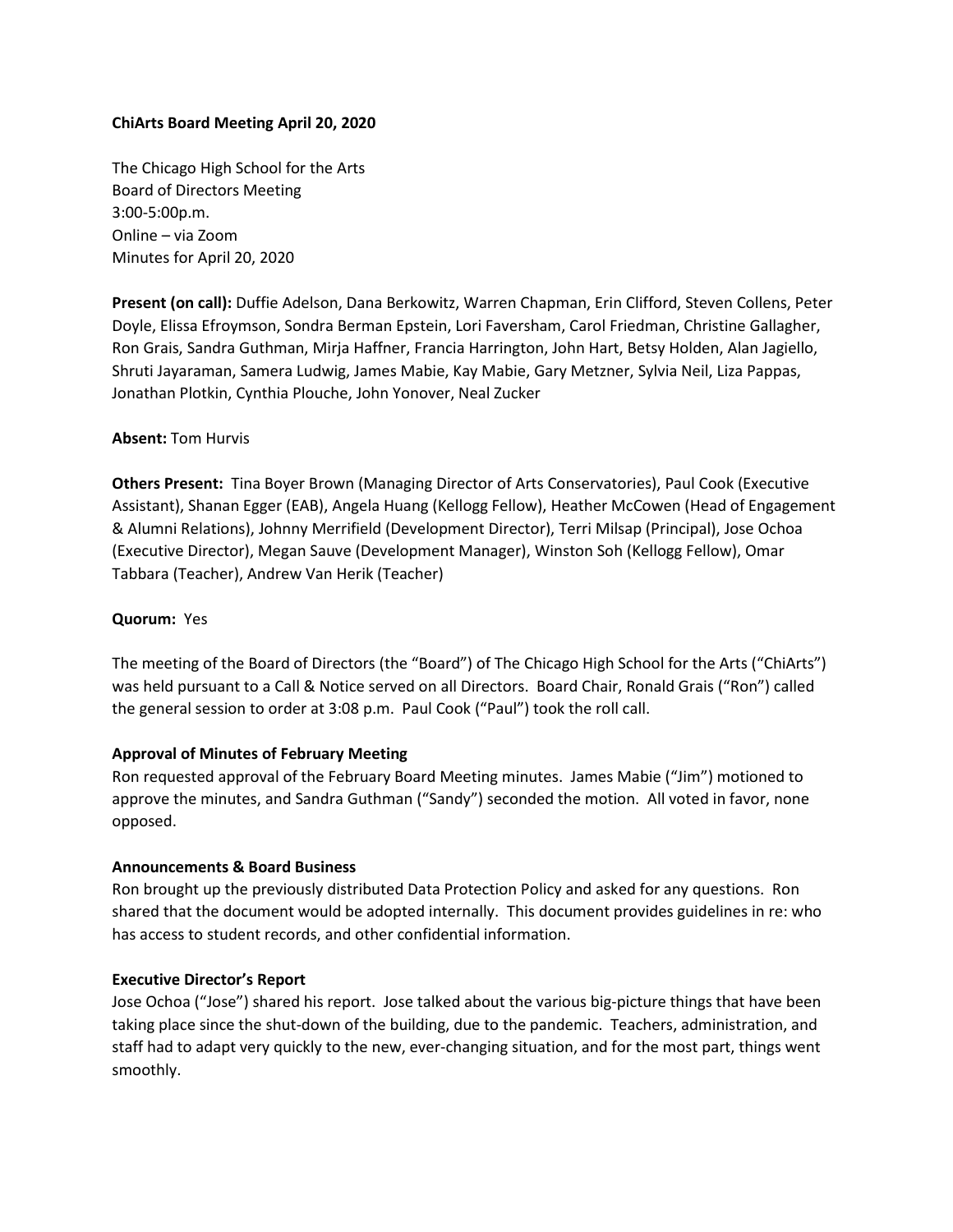One big push was getting computer devices to students who needed one to participate in online classwork. We are mostly complete with that project - that almost all students in need were provided with a laptop.

Figuring out other Operations tasks has been an ongoing process – figuring out how to complete payroll, receive and process donations, pay vendors, etc. Many people are working to make sure that the school continues to operate, while also keeping everybody as safe as possible.

# **Principal's Report**

Terri Milsap ("Terri") provided updates on how instruction is being handled, remotely; teachers and students are working under a set of guidelines called "Remote Learning", where students are encouraged to participate in online classwork, but there is to be no negative effect on students' grades. However, students are aware it is not required. Engagement numbers have been lower than desired, but they are improving. A more formalized schedule has been put in place, to help give students a greater sense of structure. Pete Doyle & Liza Pappas, Parent Representatives, spoke about their experiences with their at-home children.

Students continue to have their "Advisory" periods, where they can talk about non-academic issues. Terri has also created a Wellness Committee, made up of non-teaching staff, that engages with the students about non-academic life. The hope is that teachers support students' academic needs, and that others support students' social-emotional needs.

Summer programming (grammar school summer camps, summer dance intensive) remains uncertain.

Graduation has been moved to the end of June (along with other end-of-year performances & rituals). The hope is that we will have an in-person graduation, but a virtual graduation is the back-up plan.

# **Finance Report**

Christine Gallagher ("Christine") provided updates from the Finance Committee; all numbers were from February 2020, pre-COVID. We have received our  $4<sup>th</sup>$  quarter funds from CPS; the publicly funded side of ChiArts is expected to end the year as budgeted. There are unknowns, though, many related to the financial impact of closing the building and moving to Remote Learning.

We have applied for monetary support through the government's Paycheck Protection Program; we will not be included in the first round of payments made through the program. It is unclear whether more money will become available.

The budget for FY21 is in process; the committee's goal is to have a draft of the budget ready to share at the next full Board meeting, in June.

Teacher Omar Tabbara ("Omar") asked some questions about layoffs.

# **Development Report**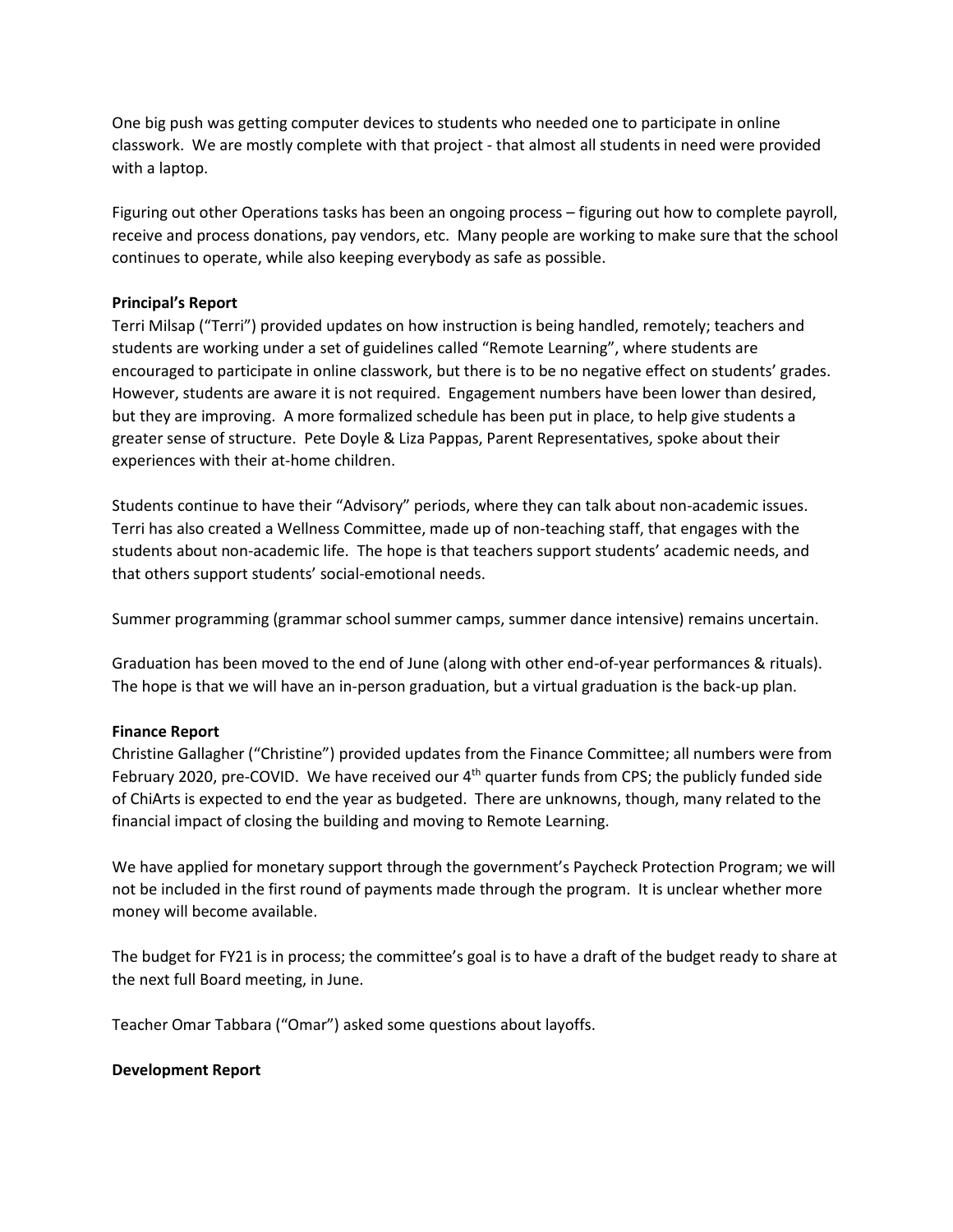Johnny Merrifield ("Johnny") provided an update on Year-to-Date fundraising. Some organizations are pausing their gifts, due to the epidemic.

The annual fundraiser Kerfuffle met its financial goals, and the event went smoothly. Thanks to all who helped make the event a success. Many expressed relief that the event was able to happen, just before the city shut down.

The last big fundraising push for the year will be Spring Appeal, which is already under way, and will continue through May.

There has been much thought about how to share creative work that the students continue to create; various options are being explored.

# **EAR Report**

Cynthia Plouche ("Cynthia") shared news of the first meeting for the newly-created Engagement & Alumni Relations (EAR) Committee. The committee is intended to foster Alumni engagement, providing opportunities and relationships to support our alumni through their post-ChiArts life.

Board Fellow Winston Soh ("Winston") is completing a large-scale Alumni Engagement survey, and Cynthia and Heather McCowen ("Heather") presented some of Winston's initial findings. More data will be made available in the future, once it is fully compiled. Winston's findings were generally positive, as well as illustrative of future opportunities.

#### **PSO Report**

Peter Doyle ("Pete") provided updates. During the recent musical production *Chicago*, the PSO sold food, merchandise, and program ads to continue to raise funds.

There will be a virtual PSO meeting, providing parents an opportunity to ask questions of the Administration. Many questions have come up about Remote Learning, and this is one way the PSO feels they can support the school in this new, uncertain time.

The PSO is facilitating a Senior Poster event, where seniors will receive a print of a student-designed poster, funded by Development. The group is also researching ways to express their appreciation for all the teachers. Elections for next year's PSO Executive Committee are in the planning stages.

#### **Public Participation**

Ron opened the floor for any Public Participation. Andrew Van Herik ("Andrew") expressed thanks to all who were helping in these unusual times. Andrew expressed hope that ChiArts would not layoff any teachers.

#### **Conclusion**

Ron requested to adjourn the meeting at 4:52pm. All voted in favor, none opposed.

Respectfully submitted,